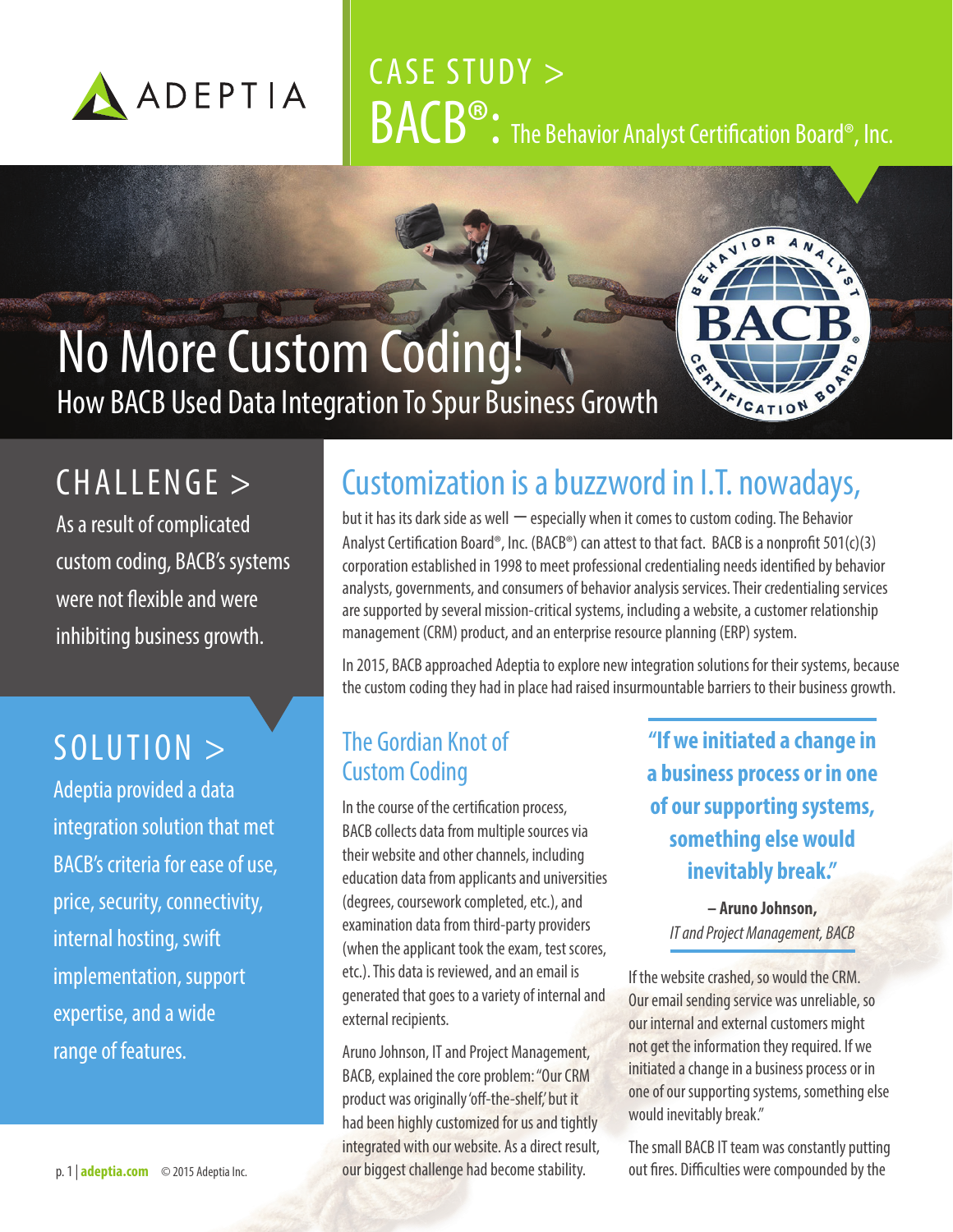

## CASE STUDY: RAC

The Behavior Analyst Certification Board, Inc.

fact that they were heavily dependent on an external developer to handle the complicated systems. They had no visibility into the system or the custom code that drove it.

But that wasn't the biggest issue. BACB was experiencing rapid growth. "Business processes were changing, but our systems were not. That was really the tipping point," stated Johnson. "We had expanded beyond the singledeveloper model. We needed to decouple the various parts of our process – our website, our CRM, our ERP – so that we could really see what was going on, manage the various parts better, and replace systems as needed."

BACB had quite a bit of replacement to do. They had outgrown their CRM, and their website required a major update to meet the business' needs and objectives. They needed better communications with their third-party partners. It was time to cut the Gordian knot composed of custom code, and replace the tangle with a simple, streamlined solution.

#### Selecting a Streamlined Solution

BACB carefully outlined what they needed in a data integration solution:

- **Easy to use.** BACB's IT resources were very limited. Any solution would have to be easy to implement and intuitive to use.
- **Cost-effective.** As a non-profit, BACB had budget constraints they needed to work within.

### BENEFITS >

With the deployment of Adeptia's application integration solution, BACB was able to seamlessly connect their systems, ensuring reliable transfers of communication and data with third-party providers, and guaranteeing flawless connectivity with the company website. With rock-solid reliability in the systems, BACB's IT team could begin leading the organization forward, supporting the company's expansion with confidence.

- **Secure.** With all the cyber threats present today, BACB wanted to ensure security throughout their system and communications.
- **Pre-built.** BACB wanted a solution that was pre-built to connect with their primary systems to avoid a repeat of their custom coding issues.
- **Internally hosted.** To maximize control and oversight, BACB wanted to host their solution in-house.
- **Quick to implement.** Due to the pressures of business growth, BACB needed a relatively short estimated time to production.
- **Feature-rich.** A wide range of features was desired, so that the solution could grow with the company.

BACB examined multiple alternatives, including Boomi (Dell), Iron Cloud (Oracle), and IBM. However, they felt that these products would not meet all the stated criteria. "We had to have something that was easy to maintain and didn't take up a lot of resources," said Johnson. "These products didn't fit the bill."

Johnson recommended that Adeptia be considered as a potential provider. Adeptia's data integration solution fit all of BACB's criteria, and more. Johnson confirmed, "What it really boiled down to was customer reviews — not our reviews, but external customer reviews. Adeptia had a great reputation for the comprehensive nature of their solution, their excellent training capabilities, and their supportive development team. We knew that

**"Adeptia had a great reputation for the comprehensive nature of their solution, their excellent training capabilities, and their supportive development team. We knew that if we ever hit a wall, we would be able to reach out to Adeptia and get the help we needed to move forward."**

> **– Aruno Johnson,**  *IT and Project Management, BACB*

if we ever hit a wall, we would be able to reach out to Adeptia and get the help we needed to move forward." Longevity also played a critical role: Adeptia was a proven force in the industry, rather than a start-up firm with no history.

Finally, Adeptia was able to provide BACB not only with the data integration software they needed, but also with implementation services. Raman Singh, Director of Sales Engineering, Adeptia, explained, "We are a business application. Even a junior IT person can operate our product after training. However, we recognize that many clients – such as BACB – are simply too pressed for time due to other strategic projects to perform an implementation. We then can step in to swiftly implement our integration solution.